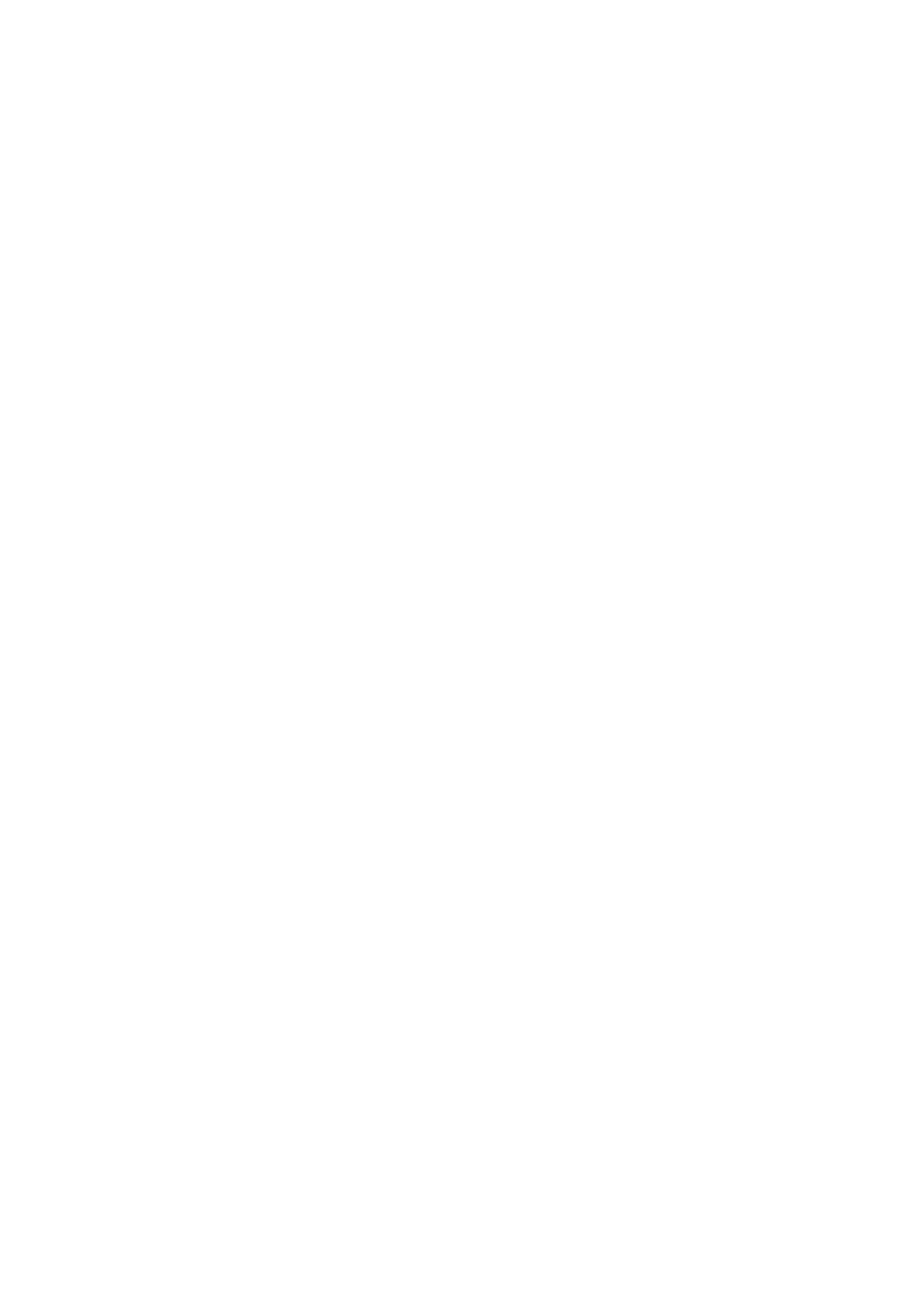#### **PETROLEUM LEGISLATION AMENDMENT ACT 2001**

11 of 2001

PROCLAMATION

WESTERN AUSTRALIA John Sanderson, Governor. [L.S.]

} By His Excellency Lieutenant General John Murray Sanderson, Companion of the Order of Australia, Governor of the State of Western Australia.

I, the Governor, acting under section 2 of the *Petroleum Legislation Amendment Act 2001*, and with the advice and consent of the Executive Council, fix the day after the day on which this proclamation is published in the *Government Gazette* as the day on which Parts 2 and 3 (other than section 20) of that Act come into operation. Given under my hand and the Public Seal of the State on 27 November 2001.

By Command of the Governor,

JOHN KOBELKE, Minister for Consumer and Employment Protection.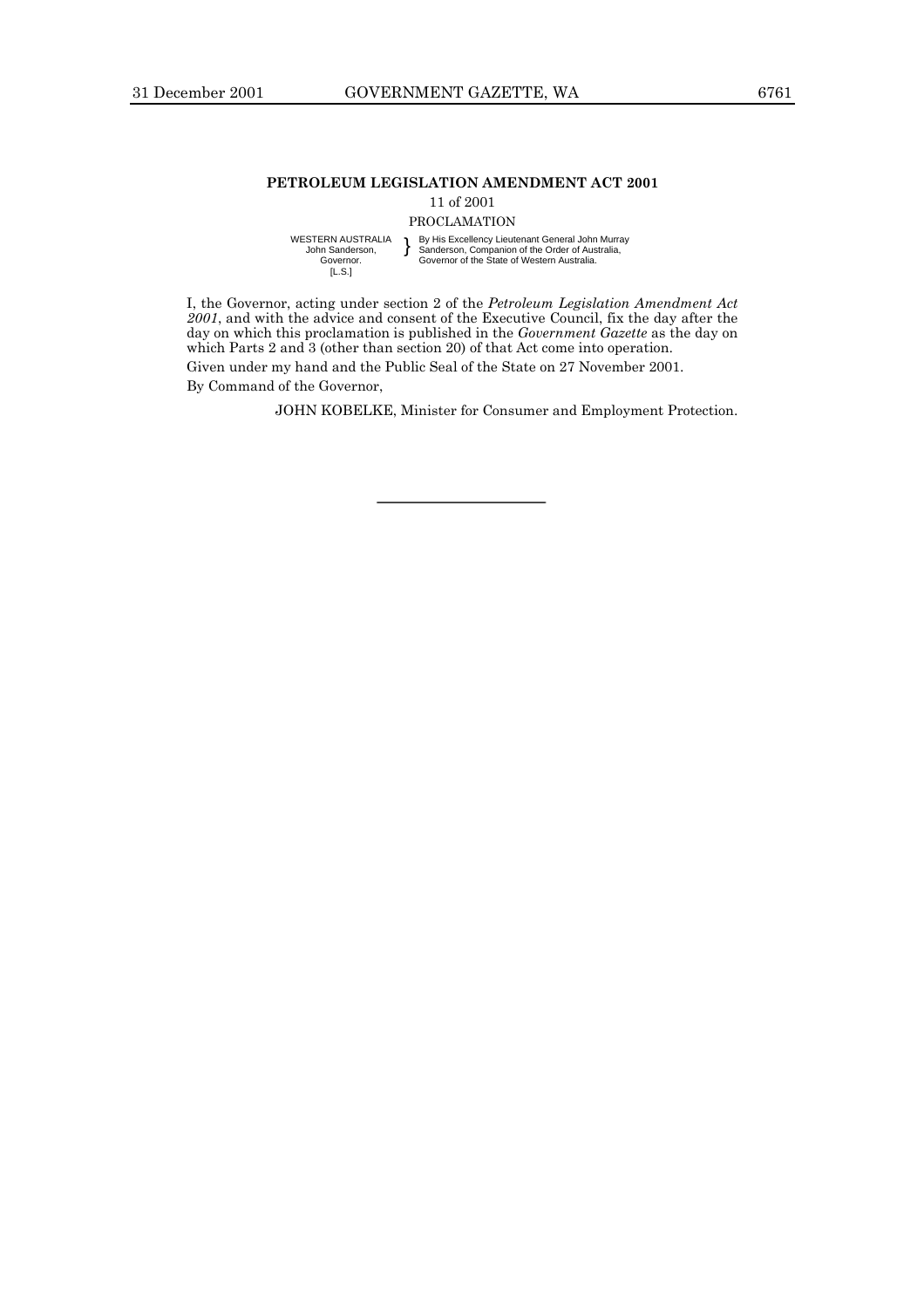Petroleum Retailers Rights and Liabilities Act 1982

## **Petroleum Retailers Rights and Liabilities Amendment Regulations 2001**

Made by the Governor in Executive Council.

### **1. Citation**

These regulations may be cited as the *Petroleum Retailers Rights and Liabilities Amendment Regulations 2001*.

### **2. Commencement**

These regulations come into operation on the day on which section 8 of the *Petroleum Legislation Amendment Act 2001* comes into operation.

### **3. The regulations amended**

The amendments in these regulations are to the *Petroleum Retailers Rights and Liabilities Regulations 1982*\*.

[\* *Published in Gazette 31 December 1982, p. 5061.*]

```
4. Regulation 5 replaced
```
Regulation 5 is repealed and the following regulations are inserted instead  $\equiv$ 

ì

### **5. Notice that motor fuel is unbranded**

- (1) Under section 4(6) of the Act, the following notices are to be displayed on dispensing equipment  $-$ 
	- (a) on the dispensing equipment itself, a notice stating  $-$

ì**The** (*insert type of motor fuel: LPG, petrol or diesel*) **dispensed from the tagged nozzle is UNBRANDED** (*insert type of motor fuel: LPG, petrol or diesel*)**.**î; and

(b) on the particular nozzle of the dispensing equipment that delivers the unbranded motor fuel, a notice stating  $-$ 

> ì**The** (*insert type of motor fuel: LPG, petrol or diesel*) **dispensed from this nozzle is UNBRANDED** (*insert type of motor fuel: LPG, petrol or diesel*)**.**î.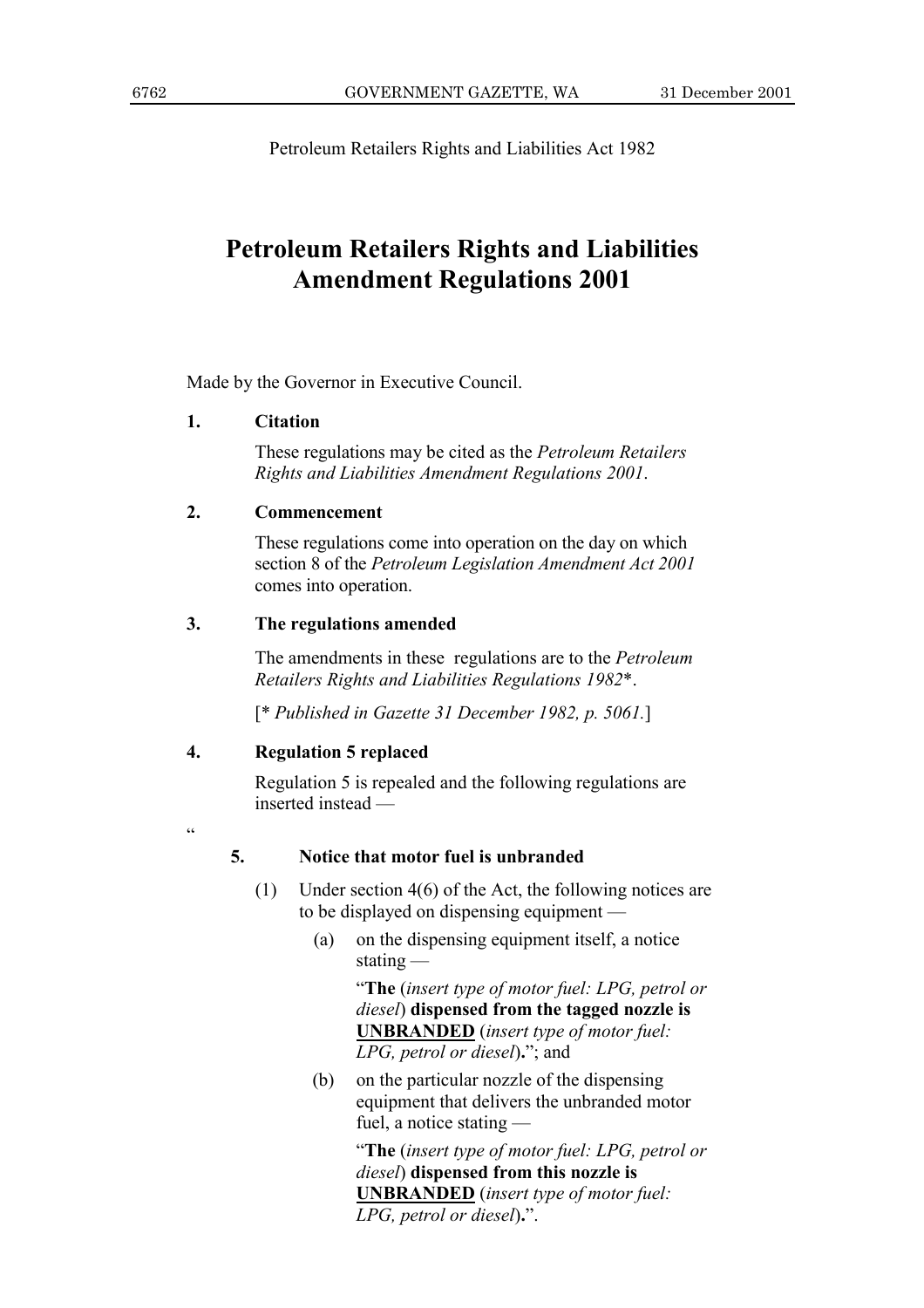- (2) The notice referred to in subregulation  $(1)(a)$ shall be  $-$ 
	- (a) printed in a typeface that is; or
	- (b) handwritten using letters that are,

at least the equivalent in size to the type known as 72 Pt Bold Times Roman.

- (3) The notice referred to in subregulation (1)(b) shall be laminated, and  $-$ 
	- (a) printed on both sides in a typeface that is; or
	- (b) handwritten on both sides using letters that are,

the equivalent in size to the type known as 48 Pt Bold Times Roman.

## **6.** Prescribed amount of tenant's insurance  $(s, 5(8)(a))$

For the purposes of section  $5(8)(a)$  of the Act, an amount of \$10 000 000 is prescribed as the amount of insurance that must be taken out and maintained by a tenant in respect of any one occurrence which may give rise to the indemnity liability set out in section 5(7) of the Act.

î.

By Command of the Governor,

M. C. WAUCHOPE, Clerk of the Executive Council.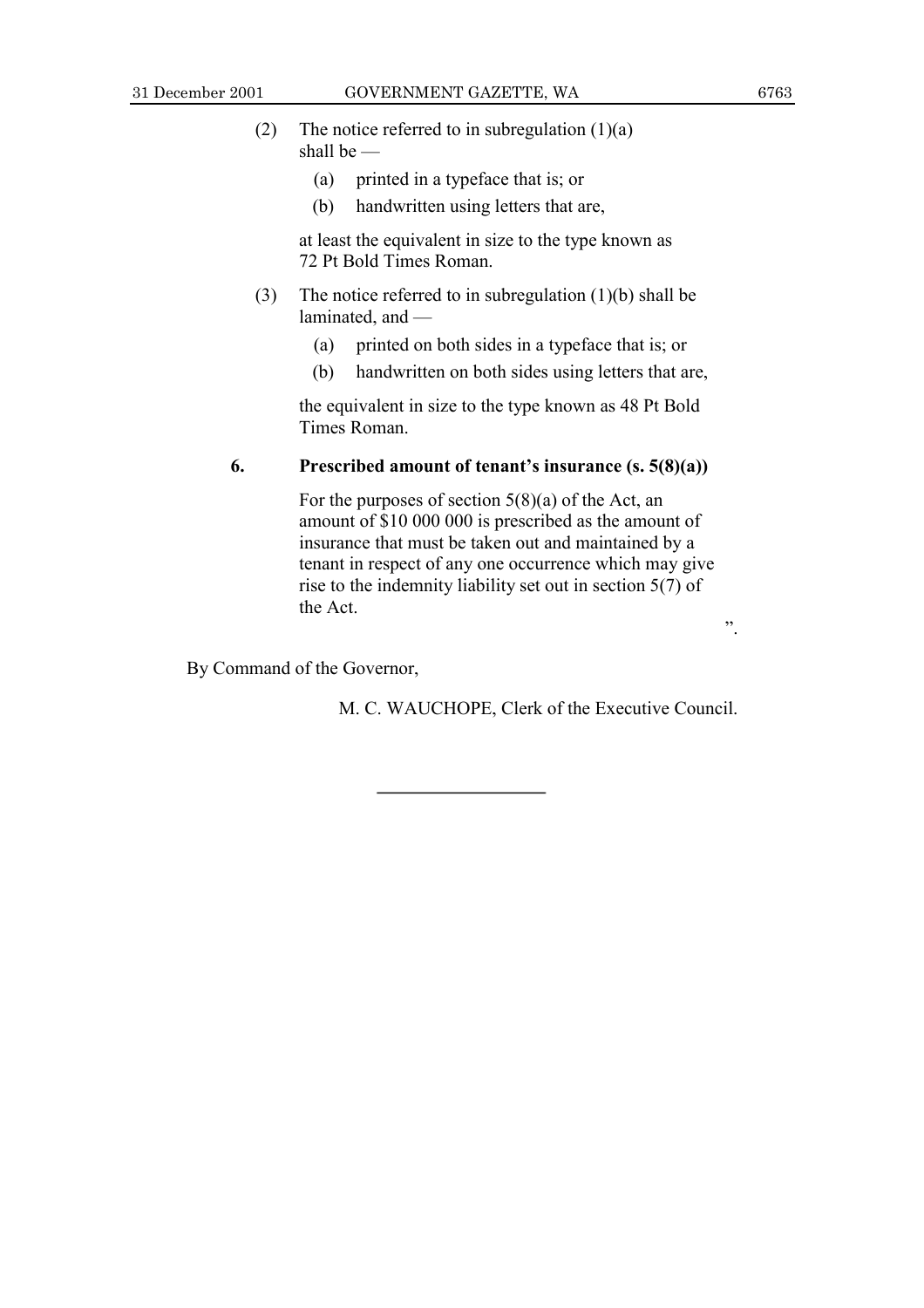Petroleum Products Pricing Act 1983

## **Petroleum Products Pricing Amendment Regulations (No. 5) 2001**

Made by the Governor in Executive Council.

#### $\mathbf{1}$ . **Citation**

These regulations may be cited as the *Petroleum Products* Pricing Amendment Regulations (No. 5) 2001.

#### $2.$ Commencement

These regulations come into operation on the day on which section 19 of the Petroleum Legislation Amendment Act 2001 comes into operation.

#### $3.$ The regulations amended

The amendments in these regulations are to the *Petroleum* Products Pricing Regulations 2000\*.

[\* Published in Gazette 29 December 2000, p. 7981-85.] For amendments to 13 November 2001 see Gazette 11 July, 23 August and 9 November 2001.]

#### $\overline{4}$ . **Regulation 3 amended**

Regulation  $3(1)$  is amended as follows:

- $(a)$ by deleting " $$1\,000$ " and inserting instead — " \$20 000 ";
- by deleting "\$2 000." and inserting instead -(b)  $\epsilon\, \epsilon$  $$100,000$  "

#### 5. **Regulation 6 amended**

- Regulation  $6(1)$  is amended as follows:  $(1)$ 
	- by deleting " $$1\,000$ " and inserting instead  $(a)$  $\mathfrak{c}\,\mathfrak{c}$  $$20\,000$  ":
	- by deleting "\$2 000." and inserting instead (b)  $\mathcal{C} \mathcal{C}$  $$100000$  "
- Regulation  $6(2)$  is amended after "display has" by inserting  $(2)$

 $\bar{\epsilon}$ at least "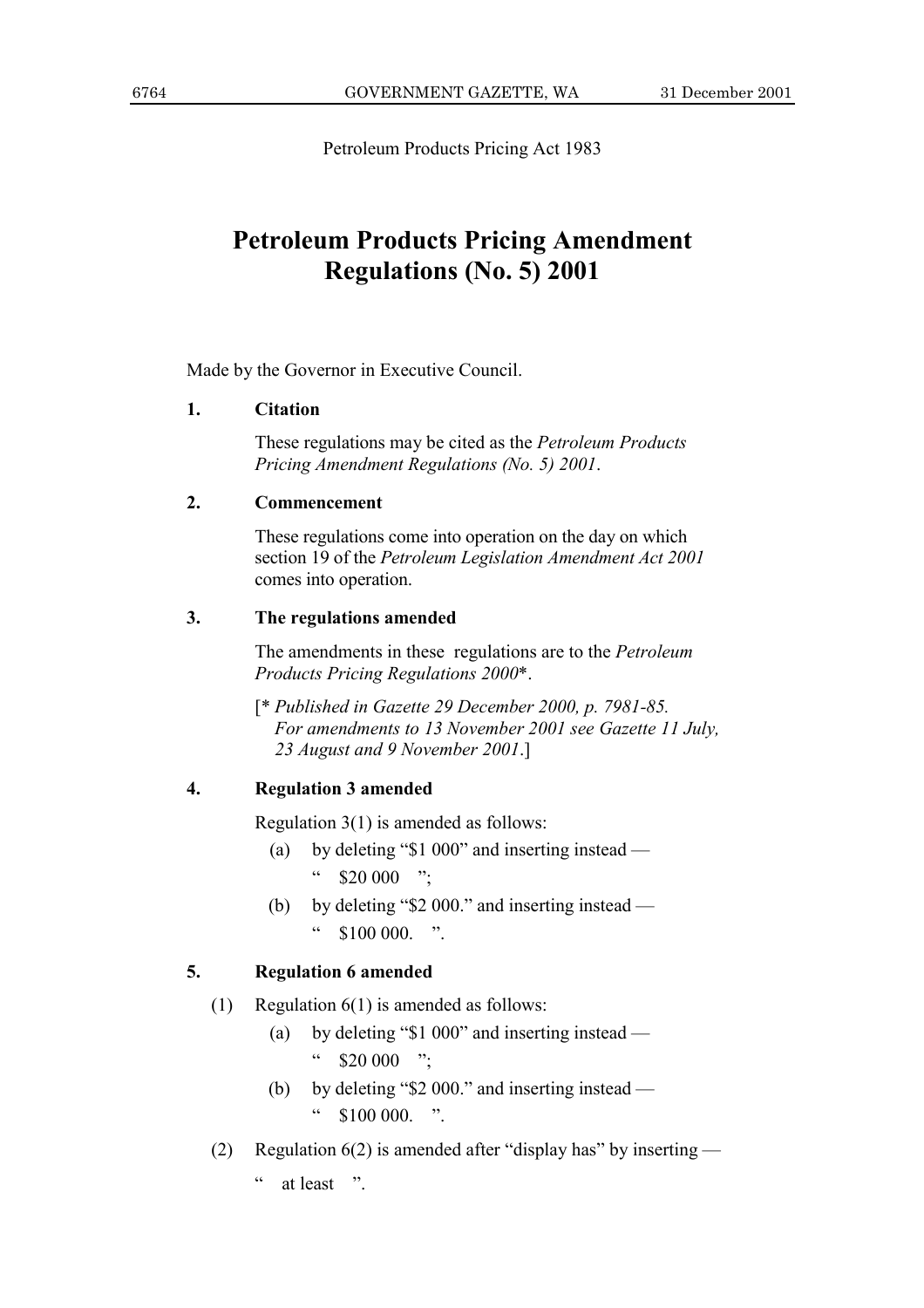- (3) Regulation  $6(2)(b)$  is amended after "3 kinds of motor fuel" by  $inserting$  –
	- **ii** (the "kinds offered") <sup>"</sup>.

 $\epsilon$ 

- (4) Regulation  $6(2)(b)(i)$  and (ii) are deleted and the following subparagraphs are inserted instead –
	-
	- (i) if one of them is regular unleaded petrol, the standard retail prices for that kind of motor fuel and for 2 of the other kinds offered;
	- (ii) if 2 or more of them are regular unleaded petrol, the standard retail prices for 2 of those kinds of motor fuel and for one of the other kinds offered that is not regular unleaded petrol;
	- (iii) if none of them is regular unleaded petrol, the standard retail prices for 3 of the kinds offered.

By Command of the Governor,

M. C. WAUCHOPE, Clerk of the Executive Council.

î.